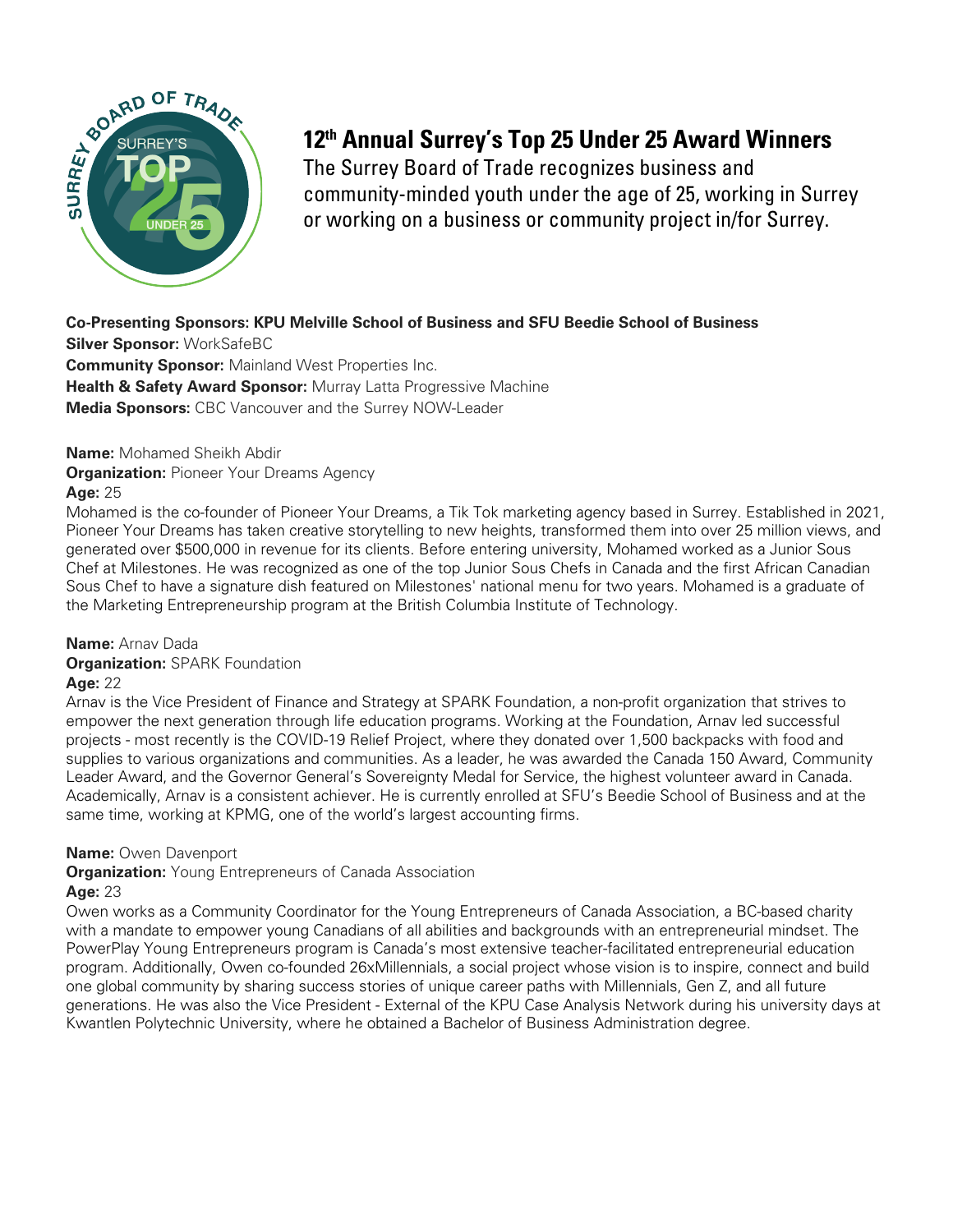# **Name:** Emandeep Dhanoya

**Organization:** Voices of Today Foundation and Youth Transforming Society

# **Age:** 20

Eman is the epitome of a person wearing many hats. She is the founder of the Voices of Today Foundation, a registered non-profit organization in the Lower Mainland that aims to use individual voices to create a positive change in the community. Established in June 2020, Voices of Today has organized relevant activities for women and Afghan refugee families. As the External Vice President of Youth Transforming Society, Eman leads annual events such as Flowers for Happiness, Adopt-A-Street, and the holiday breakfast. She is an active member of the Surrey Centre Constituency Youth Council, a sponsorship executive for the UBC Bhangra Club, and co-founder and director of Sullivan Heights Sustainability Network Club. Currently, she volunteers for the Royal Columbian Hospital Navigation and Wayfinding program while pursuing a Bachelor of Science degree at the University of British Columbia.

# **Name:** Manpreet Dhesi

## **Organization: GenConnect**

# **Age:** 16

Manpreet is the co-founder of GenConnect, a non-profit reciprocal learning and engagement service that bridges young generations and seniors together within the community. Through this intergenerational communication, youth learn new skills like communication, cultural awareness, and social responsibility, while seniors learn new skills and hobbies and find meaningful activities. Manpreet, an 11th grader at Tamanawis Secondary School, is not new to leadership roles. She plays for the U18 soccer team and coaches for the BC Tigers Football Club, volunteers as a bhangra coach for Kohinoor Folk Arts Club, volunteers for SPARK Foundation and the City of Surrey youth events planning committee and works as the event manager for Youth Transforming Society.

# **Name:** Karmin Dhindsa

**Organization:** Joe Local Business Connect

# **Age:** 20

Karmin founded Joe Local Business Connect, a non-profit digital marketing agency to support small businesses, especially BIPOC-owned businesses, disproportionately affected by COVID-19. Joe Local offers numerous resources and marketing opportunities and is committed to promoting BIPOC LGBTQIA2S+ brands to its community of 3,000+ businesses, business strategists, and consumers. Karmin works with the Red Cross, YMCA, and Canadian Blood Services to serve her community. She is the winner of three provincial soccer championships and is the recipient of the Trek Excellence, Dean of Science, and Tuum Est Experiential Awards for her continued academic merit in Microbiology and Immunology at UBC.

# **Name:** Vanessa Fajemisin

**Organization:** Solid State Community Industries

# **Age:** 24

Vanessa is a Co-Director of Solid State Community Industries, a non-profit organization that addresses the economic mobility of racialized migrant youth. Its Youth Hub for Cooperative Enterprise helps young people start their businesses, set up as worker-owned cooperatives, allowing them to build life skills. In addition to being a co-director of Solid State, Vanessa is a mentor to the Daily Dose of Blackness cohort and a member of the Solid State web and design team. Passionate about all things (pop)culture, art and media, Vanessa uses her eclectic interests, skills, and ideas to create positive futures for racialized youth and their communities. When she's not at Solid State you can find her freelance writing, taking a walk or working towards completing her communications studies at SFU.

# **Name:** Omer Faraz

# **Organization:** Globalizers Philanthropy Club

## **Age:** 17

Omer is a grade 12 student at Semiahmoo Secondary School and an active community leader. Omer is a Poverty Pillar Executive at Globalizers, a school-based philanthropic organization that advocates for health, equality, education, and poverty alleviation. He has been a senior volunteer with the White Rock Muslim Association for over 5 years. He has also volunteered over 200 hours with the West Coast Kids Cancer Foundation. For the last three years, he has been the President of the Semiahmoo Secondary Muslim Student Association, where he creates a platform for cultural representation at the school. Academically, Omer has received the Duke of Edinburgh Silver and Bronze Awards and the University of Toronto Book Award for academic achievement. He keeps himself busy with volunteer work with the Peace Arch Hospital Foundation Youth in Action program, their thrift store, as a French tutor, and is a member of the Nation of Youth Muslims regional team, an organization based in Western Canada which engages in research, development, and programming for the diverse needs of the Muslim community.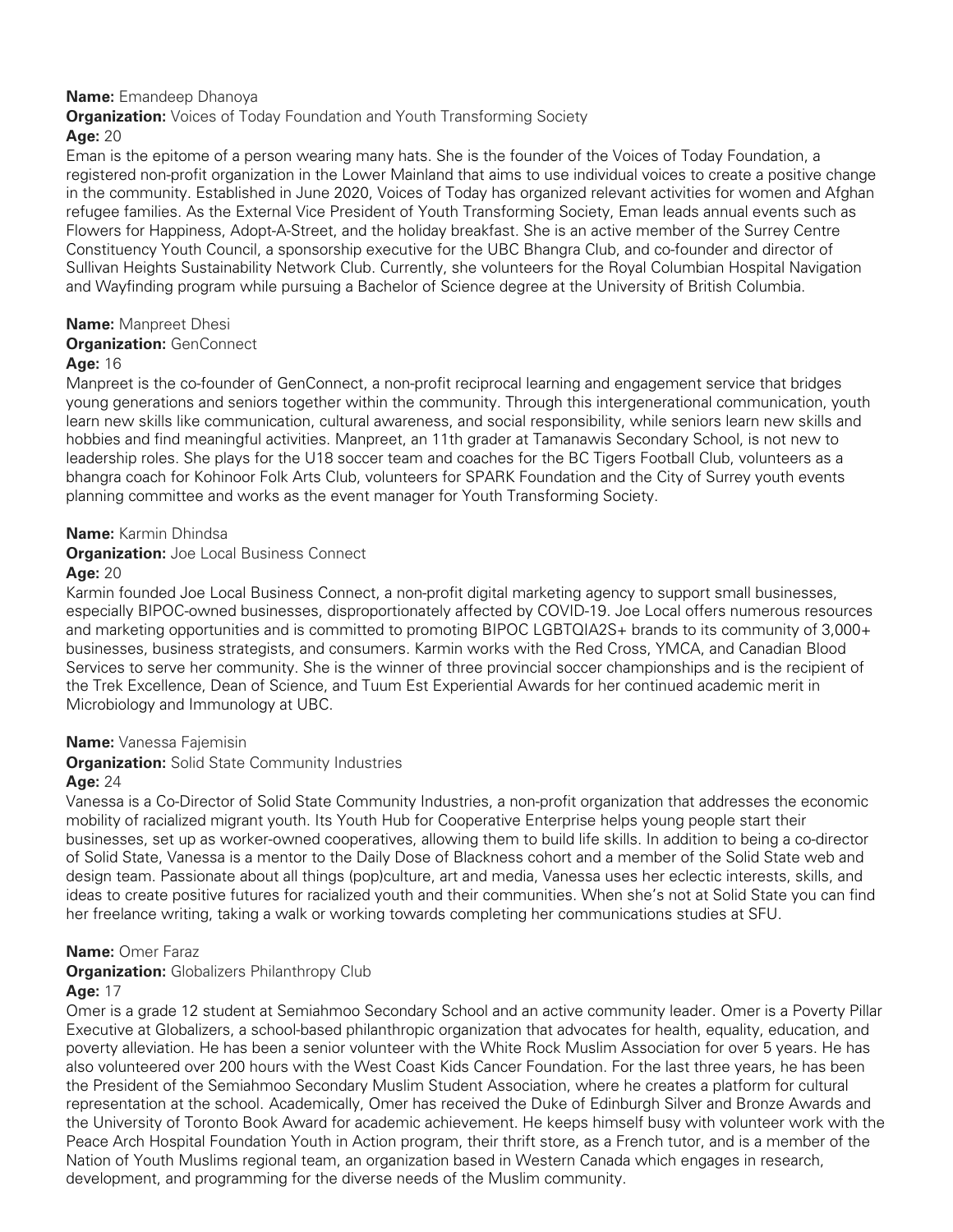#### **Name:** Arsh Gill **Organization:** SFU Axis Consulting **Age:** 22

Arsh is the Managing Director of Axis Consulting, a student-led pro bono consultancy at Simon Fraser University. As Managing Director, she oversees several portfolios and supports over 30 student consultants through 50+ client engagements. Currently, she is a member of the Student Council with the Canadian Association of Management Consultants (CMC-Canada) in BC and a Career Coach at the SFU Beedie School of Business, providing peer guidance to 4,000+ students. She has previously been a Business Analyst with Fraser Health Authority to support their 5-year transformation program across 11 teams. Currently, Arsh is in her final year at SFU's Beedie School of Business. She considers her work for the student community as her most rewarding achievement.

# **Name:** Daniel Istifanus

#### **Organization:** CoinPlay

## **Age:** 24

Daniel is the founder of CoinPlay, a cryptocurrency exchange platform that provides consumers with secure, immediate, and cost-effective methods of purchasing cryptocurrencies. CoinPlay simplifies transactions and expands payment options using a revolutionary customer service model. This local business made over \$500,000 in revenue in its first year of operations. In addition to a trading volume of \$550,000 in the past six months, CoinPlay has high return rates, with over 95% of customers' reviews being five stars. Daniel's global purpose is to scale and expand CoinPlay to provide innovative currency access to people in his own native country of Nigeria. While working on his business, Daniel is enrolled at Simon Fraser University, majoring in Computer Engineering. He also obtained two reputable cooperative educations with the SFU Engineering Department and the National Indigenous Fire Safety Council.

## **Name:** Jshandeep Jassal

**Organization:** Solid State Community Industries

## **Age:** 23

Jshandeep is a Co-Director of Solid State Community Industries, a non-profit organization supporting racialized migrants in starting cooperatives and not-for-profit organizations. In addition, she is the lead mentor and Co-Founder of three Surrey-based non-profit organizations such as GenConnect, Let Her Talk, and the South Asian Healing Network. Jshandeep is a graduate of Simon Fraser University with a Bachelor degree with Honours in Sociology, a minor in Criminology, and a certification in Social Justice. As a research and community enthusiast, she firmly believes in strategic community development. She sees her leadership as a tool to support communities in their efforts to solve their struggles. Her work addresses social issues faced by residents of Surrey, including racism, inequity within immigrant communities, social isolation, mental health, and gender-based violence. She is also an advocate for animal welfare.

## **Name:** Manraj Johal

## **Organization:** KidsPlay Youth Foundation

## **Age:** 23

Manraj is a Corrections Officer with BC Corrections and an active leader of KidsPlay Youth Foundation, a registered non-profit working towards keeping youth away from a lifestyle of drugs, gangs, and violence. He started as a general volunteer in 2019 and now sits on the board and oversees the international operations. He has run over 40 programs benefiting more than 20,000 kids in BC, Alberta, Ontario and internationally in Colombia and India. He and his team are working towards providing opportunities for youth to belong and find their safe space. Manraj is also a well-known athlete in the wrestling community, having won many championships since age 12. Manraj is a graduate of Criminology from Simon Fraser University and completed his diploma in Law Enforcement Studies from the Justice Institute of British Columbia.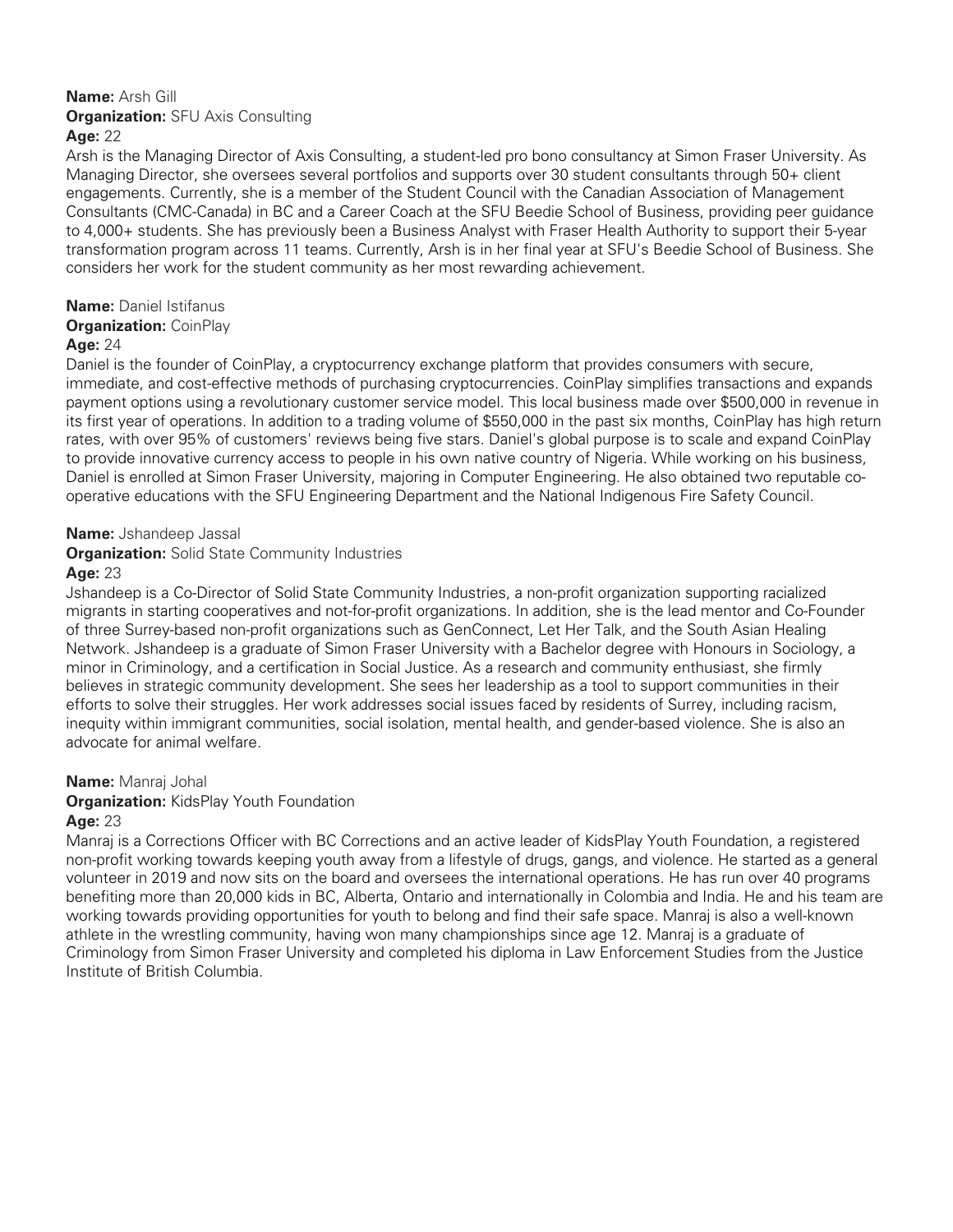# **Name:** Sanjana Karthik

#### **Organization:** Your Words Matter to Us

#### **Age:** 18

Sanjana, a grade 12 student at Semiahmoo Secondary, is a writer, poet and advocate for social issues and mental health. She founded the non-profit organization Your Words Matter to Us to support young writers in their journey and provide them with a platform to showcase the talents that would help them secure relevant jobs and internships. She writes for Gen Z Writes, Times Canada, and Reclamation Magazine. She won a Literary Award in Poetry at the Global Peace Alliance and Polar Expression competitions. Her poetry has been published by the Poetry Institute of Canada and Polar Expressions. As a mental health supporter, she led the BC Youth Council mental health campaigns. She also co-founded myEsprit, a mental health application that offers tools and resources for all ages for their mental wellbeing. Sanjana is determined to use her creative and entrepreneurial skills in advancing social issues relevant to her community and society.

#### **Name:** Sahil Khaleque

## **Organization: Pioneer Your Dreams Agency**

#### **Age:** 21

Sahil Khaleque is a marketer, influencer, community leader, realtor, and business owner. At the height of the pandemic, he co-founded the Pioneer Your Dreams Agency, a TikTok marketing company with a mission to help Surrey businesses generate revenue and grow their businesses through the power of TikTok. The agency has helped its clients collectively generate \$500,000 in total revenue and over 25 million TikTok impressions on the platform. It is now a six-figure marketing agency through his diligence and persistence in over a year of operation. Indeed, his Marketing Management Entrepreneurship earned from the University of British Columbia honed his marketing skills and helped him shape into the person he is today.

#### **Name:** Jesika Kula

**Organization:** Seedling Art Co.

#### **Age:** 24

Jesika is an innovative leader with a uniquely creative entrepreneurial mindset. She is the Founder and CEO of Seedling Art Co., a mental health-focused start-up specializing in eco-friendly art and journaling products. Besides her role at Seedling Art Co., she continues to work as the Marketing and Communications Coordinator at SFU's Charles Chang Institute for Entrepreneurship. Her keen sense of empathy and lived experience working through mental health challenges have driven her to improve and destigmatize the mental health landscape in teens and young adults, and spark an interest in entrepreneurship as a tool for problem-solving and innovation. Jesika is a recent graduate of Simon Fraser University with a Bachelor of Arts degree in Interactive Arts and Technology and a Certificate of Entrepreneurship and Innovation from the Beedie School of Business.

## **Name:** Gurik Mangat

## **Organization**: FyreWatch Artificial Intelligence

#### **Age:** 18

Gurik is a promising scientist from Semiahmoo Secondary School. After seeing first-hand the destruction caused by wildfires, he created an artificial intelligence application called FyreWatchAI to give firefighters real-time information on wildfire risks in a specific area. The platform uses deep learning, specifically neural networks, to run an AI algorithm on the data and determine if wildfire conditions are present or not. This project opened many opportunities for Gurik. He was one of eight students to represent Team Canada at the 2021 Regeneron International Science and Engineering Fair. It also led him to work with fire scientists in the BC Wildfire Service Commercial Research and Development division on improving the algorithm in the field data and mentorship.

#### **Name:** Natasha Mhuriro

#### **Organization:** Black in BC Community Support Fund for COVID-19

## **Age:** 25

Natasha is a young Zimbabwean intersectional feminist passionate about empowering young self-identified women. She is a co-founder of the Black in BC Community Support for COVID-19, a community-based non-profit organization that fundraises to provide emergency low-barrier micro-grants to Black people in BC. Natasha brings an intersectional lens and leadership practices to foster inclusive opportunities and advance the participation of those usually marginalized. She served as President of the African Students Association and as an active member of the Black Student Wellness Committee while pursuing a degree in Political Science and Business Administration at Simon Fraser University. Her leadership has resulted in her making lasting contributions in the various fields she has worked in, marked by an exceptional devotion to amplifying the voices of young Black women.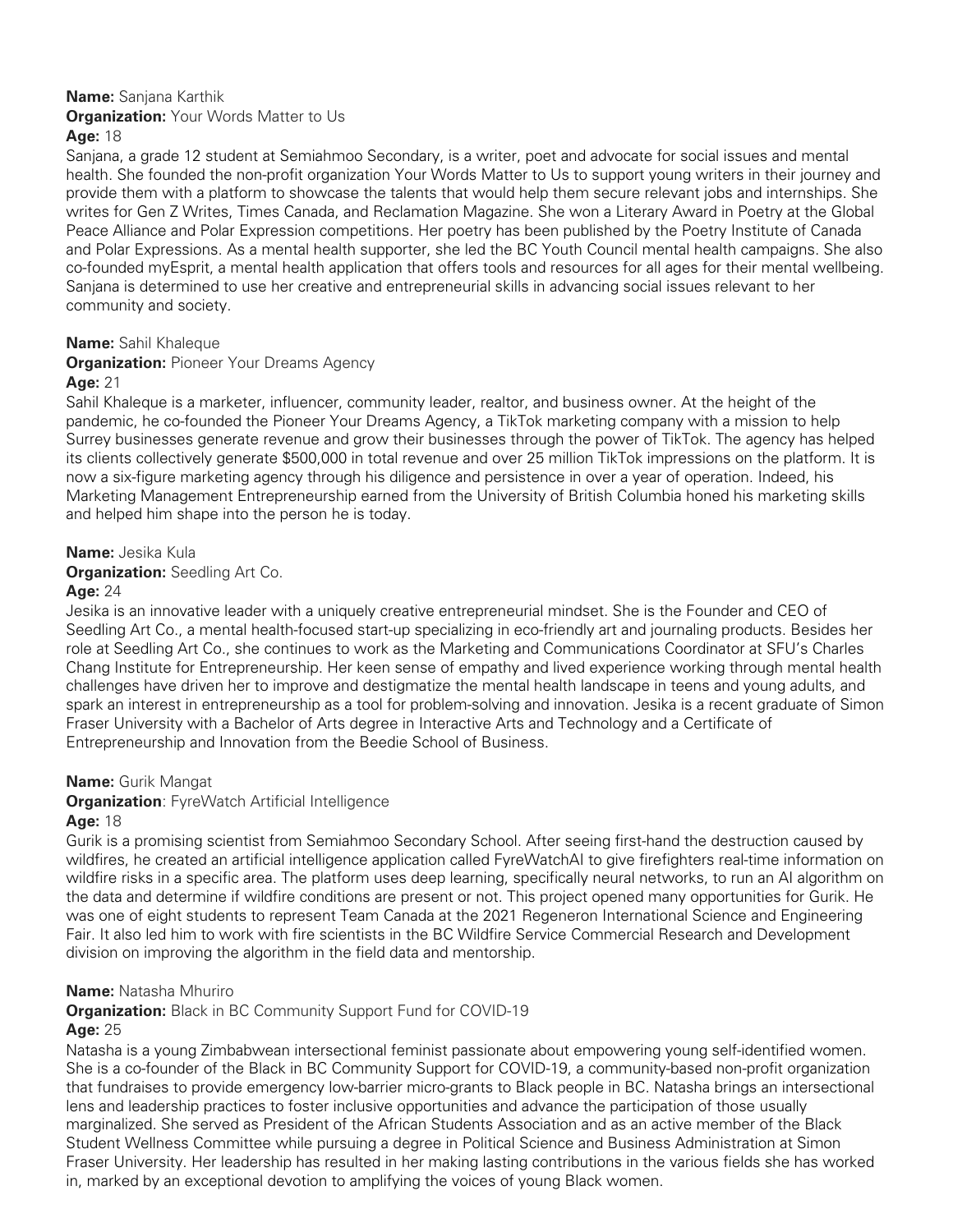# **Name:** Maheep Nagra **Organization:** KidsPlay Youth Foundation

# **Age:** 23

As a senior member of KidsPlay Foundation, Maheep has played a critical role in positively impacting the lives of youth for the past 5 years. He has been instrumental in growing the Foundation in the Okanagan, Calgary, Toronto, India and Colombia. During middle school, Maheep started a mentorship program for teens where he educated them on ethical and social values and prepared them to be better individuals. Maheep has a deep passion for learning. He obtained his diploma in Criminology from Kwantlen Polytechnic University and currently pursues his studies to achieve a Bachelor's degree in the same field with a minor in business, with plans for a Master's degree in Criminology. He also recently enrolled at the University of Fraser Valley to complete the foundations and level 1 electrician course. Maheep has also dedicated himself to complete the Real Estate Division at the UBC Sauder School of Business. He aspires to be a police officer to use his unique mentorship skills to make a difference in the community.

## **Name:** Wajeeha Rahman

**Organization:** Kwantlen Polytechnic University Case Analysis Network

# **Age:** 22

Formerly Vice-President and currently an Advisor at the KPU Case Analysis Network (KPU CAN), a student-led initiative, Wajeeha is actively creating that support network for her peers. KPU CAN provides students with the opportunity to develop their skills and apply what they have learned in the classroom. In 2021, Wajeeha graduated with distinction and earned a degree in accounting from the KPU Melville School of Business, where she was awarded the President's Outstanding Graduate Award. As the President of KPU's Muslim Student Association, Wajeeha was awarded the 2021 Lieutenant Governor Medal for promoting diversity and inclusion. Wajeeha also volunteers for PowerPlay Young Entreprenuers as a mentor to middle school students. She is now pursuing a Master of Professional Accounting degree and hopes to become a Certified Public Accountant.

# **Name:** Samer Rihani

**Organization:** Little Things Matter – International Society for Children's Health and the Environment **Age:** 24

Samer is a Research Coordinator for Little Things Matter – International Society for Children's Health and the Environment, a group that promotes leading research in environmental health. He helped establish SFU's Blood, Organ and Stem Cell Club. He received the 2019 Dr. Jack Uppal Community Service Award and the 2020 Brendan Midgley & Joseph Stryjak Celebration of Life Award for his outstanding community service at SFU. He was a recipient of the Faculty of Health Sciences Outstanding Community Service Award for making meaningful change in his faculty during his undergraduate education. Samer currently holds a seat on the BC Lieutenant Advisory Council for the Honourable Janet Austin, where he represents the City of Surrey. He is currently pursuing a Masters in Public Health at Simon Fraser University.

## **Name:** Avneet Sandhu

# **Organization:** She Connects Foundation

## **Age:** 25

Avneet is the Co-Founder, Vice President, and Co-Director of External Relations for She Connects, an initiative that provides mentorship to young women in high school by connecting them with women mentors to foster thought exchange, dialogues and mentorship synergies. Avneet began this initiative after being selected as a Daughter of the Vote delegate in 2019, representing the Fleetwood-Port Kells riding. She had the opportunity to sit in the House of Commons and Senate in Ottawa and bring concerns facing her communities. With the Rosemary Spears Leadership Grant offered through Equal Voice, in partnership with Canada's Women and Gender Equality Department, She Connects was established and now provides a comfortable and safe space for young girls and women to share their challenges. Avneet is a Simon Fraser University graduate with a Bachelor of International Studies degree. Currently, she works at the Department of National Defence and Canadian Armed Forces.